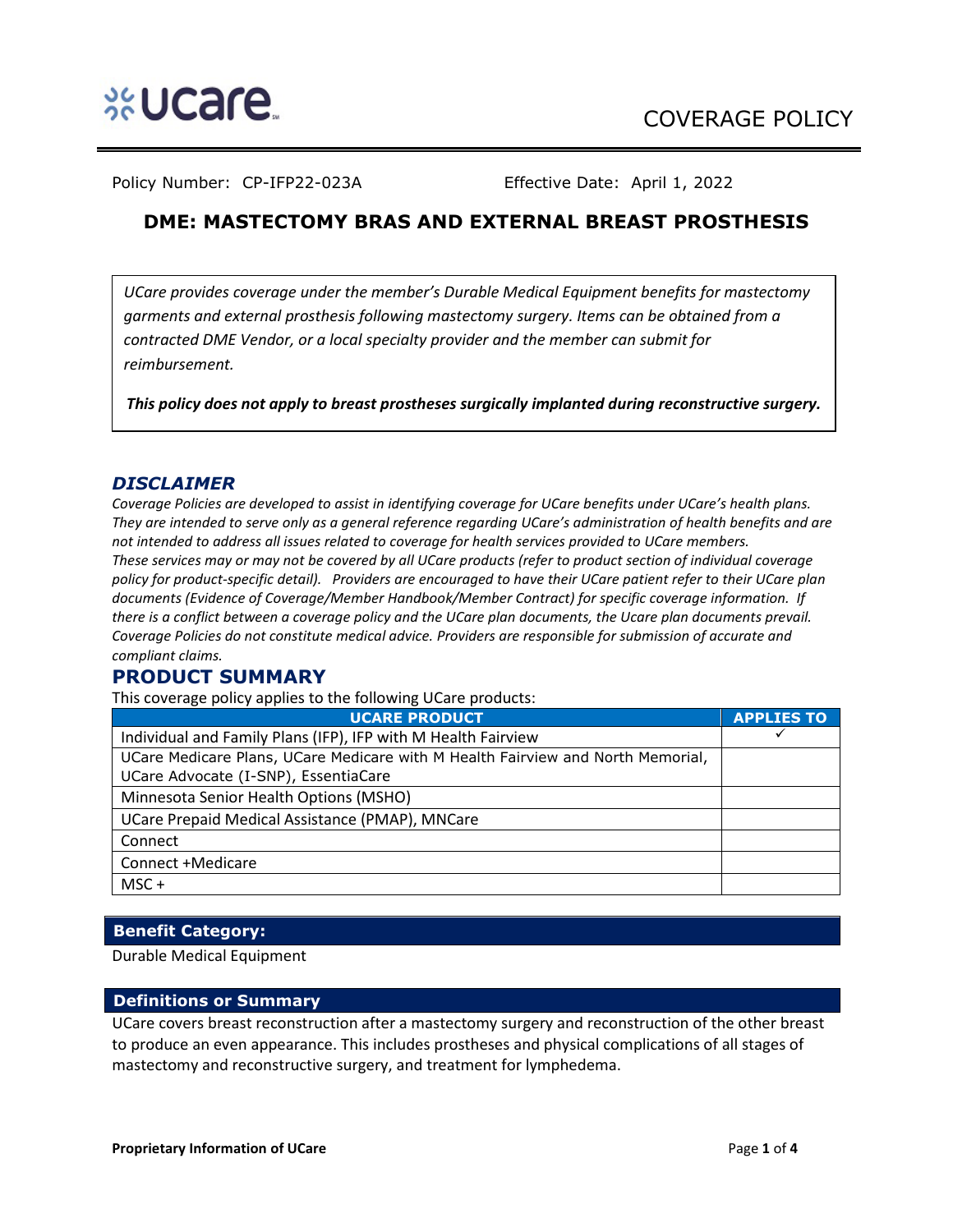# **SEUCAre**

**Mastectomy bra**-used to support an external breast prosthesis mastectomy bra, without integrated breast prosthesis form, any size, any type" describes a bra with pockets that are intended to hold a mastectomy form or breast prosthesis held adjacent to the chest wall. These do not include an integrated breast prosthesis. They may be constructed of any material (e.g., cotton, polyester, or other materials), with any type or location of closure, any size, with or without integrated structural support (e.g., underwire).

**Mastectomy Camisole**-alternate external breast prosthesis garment, with mastectomy form, post mastectomy" describes a camisole type undergarment with polyester fill used post mastectomy.

**Breast prosthesis**-device or item worn externally that replaces a surgically removed breast. Generally made from silicone or foam, may be used with mastectomy garment or may be self-adhesive and attach to the chest wall.

#### **Coverage Policy**

#### **COVERED**

- External breast prostheses are covered post mastectomy
	- o limited to one type per affected side.
- Mastectomy bra or camisole (used to support the breast prosthesis is covered. o limited to two bras per 12-month period.
- Adhesive skin support attachment for use with external breast prosthesis when used in place of mastectomy support bras.
- Replacements for external breast prostheses or forms is determined based on the average life of the product, as established by the manufacturers –
	- o in most cases, limited to one per affected side per 12-month period.
- Replacement breast prostheses or forms are covered when needed due to a change in a member's physical condition, including but not limited to, substantial weight gain or weight loss.

#### **NOT COVERED**

- Custom breast prostheses
- custom nipple prostheses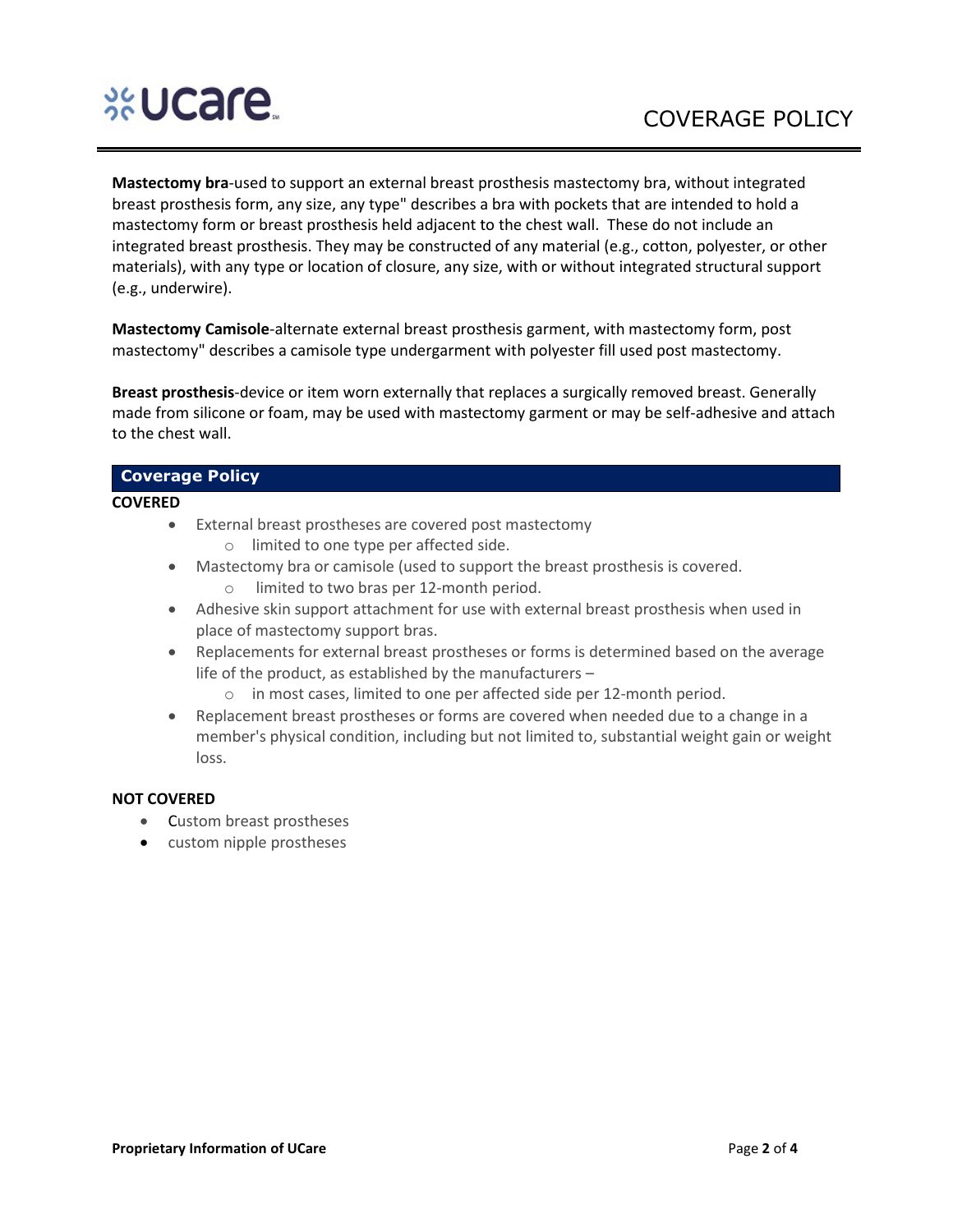# **CPT/ HCPCS/ICD-10 Codes**

*The following codes will be considered for coverage when criteria is met. Codes listed below do not guarantee member coverage or provider reimbursement until claims are processed. This list may not be all inclusive and is subject to change.* 

| $CPT@$ ,<br><b>HCPCS or</b><br>$ICD-10$<br><b>CODES</b> | <b>MODIFIER</b> | <b>NARRATIVE DESCRIPTION</b>                                                             |
|---------------------------------------------------------|-----------------|------------------------------------------------------------------------------------------|
| L8000                                                   |                 | Breast prosthesis, mastectomy bra                                                        |
| L8001                                                   |                 | Breast prosthesis, mastectomy bra, with integrated breast prosthesis<br>form, unilateral |
| L8002                                                   |                 | Breast prosthesis, mastectomy bra, with integrated breast prosthesis<br>form, bilateral  |
| L8015                                                   |                 | External breast prosthesis garment, with mastectomy form, post<br>mastectomy             |
| S8460                                                   |                 | Camisole, post mastectomy                                                                |

\*CPT is a registered trademark of the American Medical Association.

#### **Prior Authorization**

**Not required**

#### **Related Policies and Documentation**

**REFERENCES TO OTHER POLICIES OR DOCUMENTATION THAT MAY BE RELEVANT TO THIS POLICY.**

| <b>POLICY NUMBER</b> | <b>POLICY DESCRIPTION</b> |
|----------------------|---------------------------|
| CP-IFP21-006A        | Durable Medical Equipment |
|                      |                           |

### **References and Source Documents**

**LINKS TO UCARE CONTRACT, CMS, MHCP, MINNESOTA STATUTE AND OTHER RELEVANT DOCUMENTS USED TO CREATE THIS POLICY.**

2022 Individual & Family Plans Member Documents and Information <https://home.ucare.org/en-us/health-plans/ifp/benefit-documents/> Health Care Reimbursement Claim Form